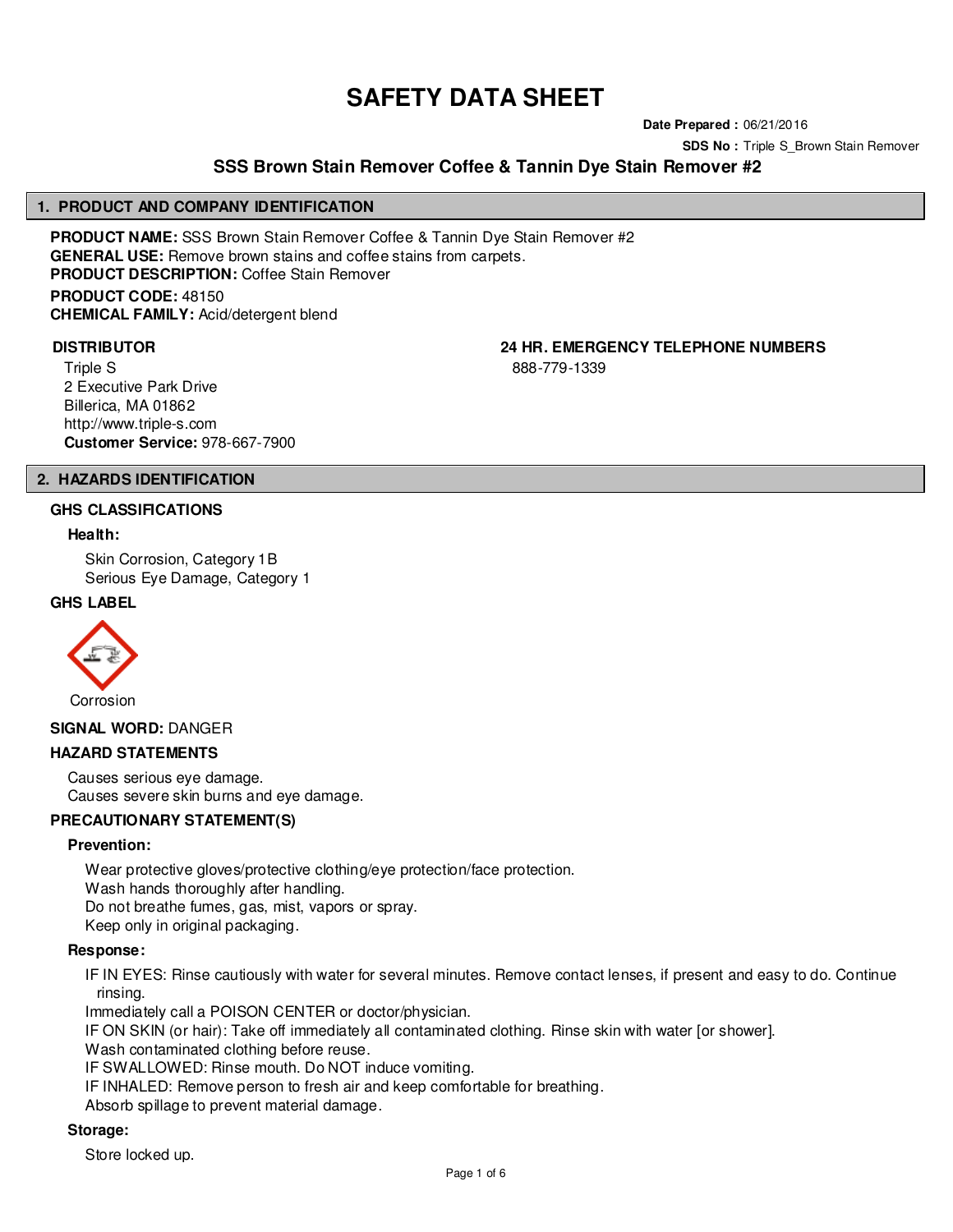Store in a corrosion resistant plastic container or a metal container with a resistant inner liner. Store in a well-ventilated place. Keep cool.

# **Disposal:**

Dispose of contents/container according to all local, state and Federal regulations.

## **EMERGENCY OVERVIEW**

**PHYSICAL APPEARANCE:** Clear Liquid

**IMMEDIATE CONCERNS:** Causes irreversible eye damage and skin burns.

#### **POTENTIAL HEALTH EFFECTS**

**EYES:** Corrosive to the eyes and may cause severe damage including blindness.

**SKIN:** Contact causes severe skin irritation and possible burns.

**SKIN ABSORPTION: None Expected.** 

**INGESTION:** Irritating and corrosive to mouth and throat.

**INHALATION:** Mist is irritating to nose, throat and lungs.

#### **REPRODUCTIVE TOXICITY**

**TERATOGENIC EFFECTS:** No known significant effects or critical hazards.

**CARCINOGENICITY:** No known significant effects or critical hazards.

**MUTAGENICITY:** No known significant effects or critical hazards.

**ROUTES OF ENTRY:** Eye, skin, ingestion.

**WARNING CAUTION LABELS:** Corrosive

**PHYSICAL HAZARDS:** None Expected.

## **3. COMPOSITION / INFORMATION ON INGREDIENTS**

| <b>Chemical Name</b>    | $Wt.\%$   | <b>CAS</b>    |
|-------------------------|-----------|---------------|
| Hydroxyacetic Acid      | $5 - 10$  | 79-14-1       |
| <b>Citric Acid</b>      | $0 - 5$   | 77-92-9       |
| Nonylphenol Ethoxylate  | $0 - 5$   | 9016-45-9     |
| Cocoamidopropyl Betaine | $0 - 5$   | 61789-40-0    |
| Propylene Glycol        | $10 - 15$ | $57 - 55 - 6$ |
| Water                   | $60 - 70$ | 7732-18-5     |

#### **4. FIRST AID MEASURES**

**EYES:** Immediately flush eyes with water for at least 15 minutes, while holding eyelids open. Remove contact lenses, if present, after the first 5 minutes, then continue rinsing eye. Seek medical attention immediately.

**SKIN:** Remove contaminated clothing. Immediately flush with water followed by washing with mild soap. Seek medical attention.

**INGESTION:** Get immediate medical attention. Do not induce vomiting unless instructed to do so by poison center or physician.

**INHALATION:** Remove victim to fresh air and monitor. Seek medical advise if irritation persists.

# **SIGNS AND SYMPTOMS OF OVEREXPOSURE**

**EYES:** Severe burning sensation, damage marked by burns.

**SKIN:** Burning sensation, redness.

**INGESTION:** Irritation of mouth, throat, along with stomach upset, vomiting.

**INHALATION:** Irritation of nose, throat and lungs with coughing, sneezing, possible difficulty breathing.

**ACUTE TOXICITY:** Corrosive to eyes. Causes moderate to severe skin irritation. Harmful if swallowed.

### **CHRONIC EFFECTS:** Not Established

**NOTES TO PHYSICIAN:** Probable mucosal damage may contraindicate the use of gastric lavage.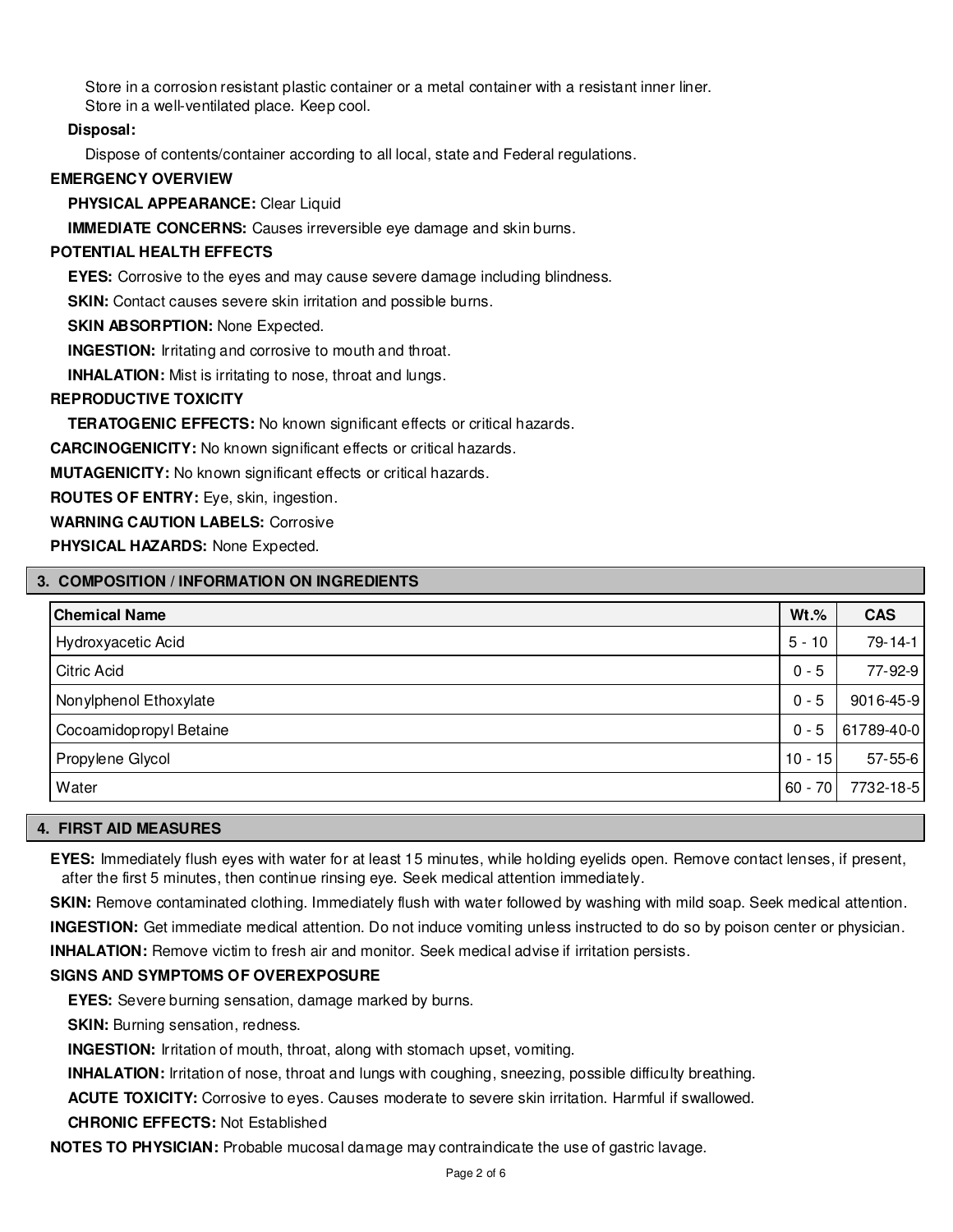### **5. FIRE FIGHTING MEASURES**

**FLAMMABLE CLASS:** None

**GENERAL HAZARD:** Non-flammable

**EXTINGUISHING MEDIA:** Not required. Water based material.

**HAZARDOUS COMBUSTION PRODUCTS:** Carbon monoxide from combustion

**EXPLOSION HAZARDS:** Fire exposed containers may burst due to increased pressure from heat.

**FIRE FIGHTING PROCEDURES:** Keep fire exposed containers cool with water stream or mist.

**FIRE FIGHTING EQUIPMENT:** Not Available

**HAZARDOUS DECOMPOSITION PRODUCTS:** None Expected.

#### **6. ACCIDENTAL RELEASE MEASURES**

**SMALL SPILL:** Avoid walking in product. Wipe up or otherwise flush small spills to sanitary sewer.

**LARGE SPILL:** Avoid walking in material. Prevent product from entering into stream, soil, storm sewer or other bodies of water.

# **ENVIRONMENTAL PRECAUTIONS**

**WATER SPILL:** Avoid discharges into open waterways.

**LAND SPILL:** Avoid discharge to soil.

**AIR SPILL:** NA = Not Applicable

**GENERAL PROCEDURES:** Isolate spill or leak area immediately. Keep unauthorized personnel away. Do not touch or walk through spilled material. Prevent entry into waterways, sewers, or confined areas. Absorb with dry earth, sand or other noncombustible material and transfer to containers.

**SPECIAL PROTECTIVE EQUIPMENT:** Eye protection, rubber gloves, rubber boots to protect feet.

#### **7. HANDLING AND STORAGE**

**GENERAL PROCEDURES:** Close container after use.

**HANDLING:** Avoid contact with skin and eyes. Wash hands before eating, drinking, smoking or using toilet facilities.

**STORAGE:** Store in closed container in an area inaccessible to children.

**STORAGE TEMPERATURE:** Store at ambient temperatures.

**STORAGE PRESSURE:** Store at ambient atmospheric pressure.

#### **8. EXPOSURE CONTROLS / PERSONAL PROTECTION**

#### **EXPOSURE GUIDELINES**

| OSHA HAZARDOUS COMPONENTS (29 CFR1910.1200)                  |             |                        |                   |                  |                   |                     |                   |
|--------------------------------------------------------------|-------------|------------------------|-------------------|------------------|-------------------|---------------------|-------------------|
|                                                              |             | <b>EXPOSURE LIMITS</b> |                   |                  |                   |                     |                   |
|                                                              |             | <b>OSHA PEL</b>        |                   | <b>ACGIH TLV</b> |                   | <b>Supplier OEL</b> |                   |
| <b>Chemical Name</b>                                         |             | ppm                    | mg/m <sup>3</sup> | ppm              | mg/m <sup>3</sup> | ppm                 | mg/m <sup>3</sup> |
| Hydroxyacetic Acid                                           | <b>TWA</b>  | <b>NL</b>              | <b>NL</b>         |                  |                   | <b>NL</b>           | 10<br>mg/m3       |
|                                                              | <b>STEL</b> | <b>NL</b>              | <b>NL</b>         |                  |                   | <b>NL</b>           | <b>NL</b>         |
| Citric Acid                                                  | <b>TWA</b>  | 15<br>mg/m3 [1]        | $[1]$             | 10<br>mg/m3 [2]  | $[2]$             |                     |                   |
| <b>Footnotes:</b><br>$1.$ (dust)<br>2. (inhalable particles) |             |                        |                   |                  |                   |                     |                   |

# **PERSONAL PROTECTIVE EQUIPMENT**

**EYES AND FACE:** Chemical splash goggles.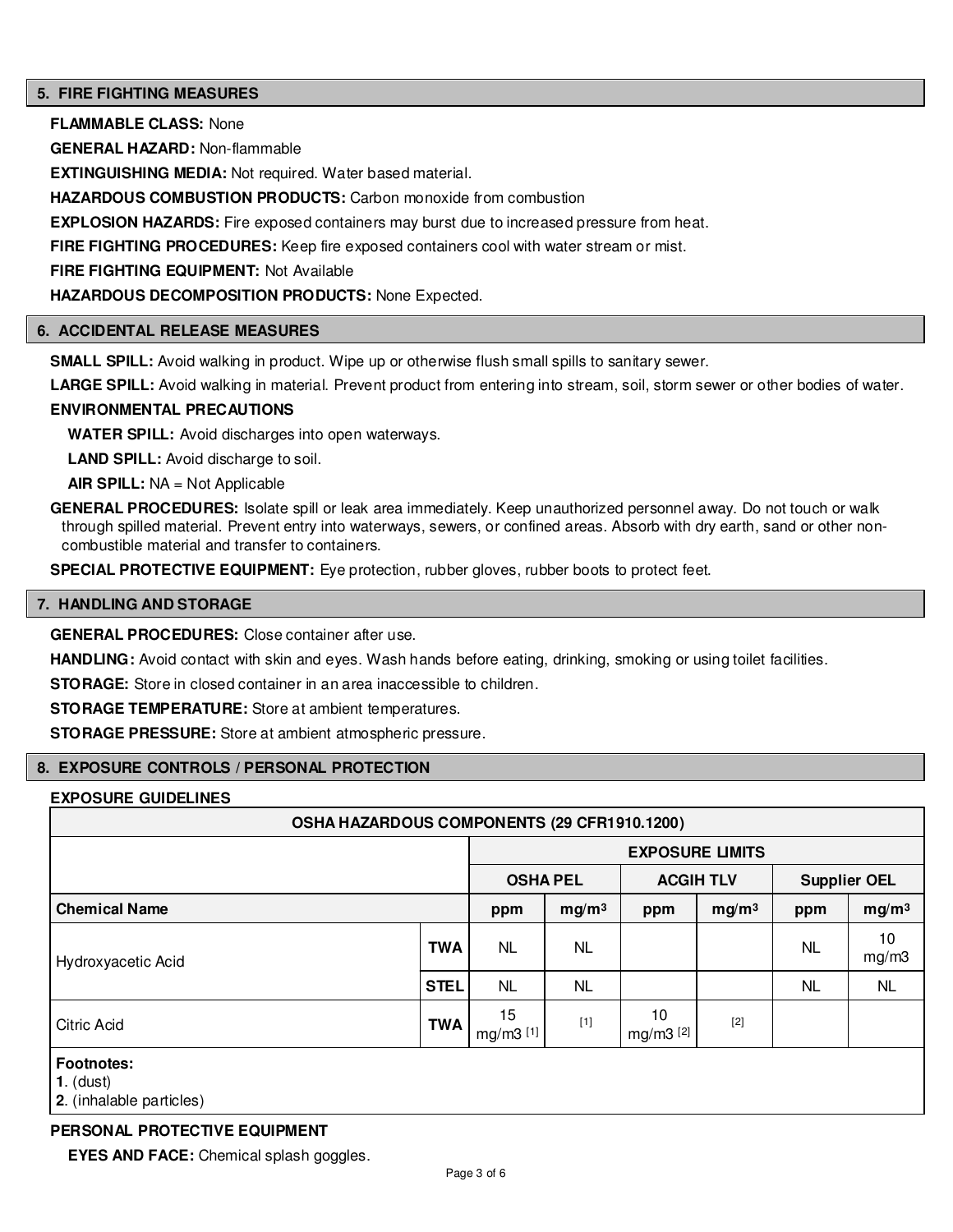**SKIN:** Rubber or other chemical resistant gloves.

**RESPIRATORY:** A respirator is not needed under normal and intended conditions of product use.

**WORK HYGIENIC PRACTICES:** Wash with soap and water after handling. Do not eat, drink or smoke while using product.

# **9. PHYSICAL AND CHEMICAL PROPERTIES**

**PHYSICAL STATE:** Liquid **ODOR:** Pungent **ODOR THRESHOLD:** Not Established **COLOR:** Water Clear **pH:** 1.5 to 2.5 **PERCENT VOLATILE:** >75 **FLASH POINT AND METHOD:** NA = Not Applicable **FLAMMABLE LIMITS:** NA = Not Applicable **AUTOIGNITION TEMPERATURE:** NA = Not Applicable **VAPOR PRESSURE:** < 20 mm Hg at (68°F) **VAPOR DENSITY:** 1 Air = 1 **BOILING POINT: 212° F: 100° C FREEZING POINT: 32° F; 0° C THERMAL DECOMPOSITION:** Not Available **SOLUBILITY IN WATER:** Complete **EVAPORATION RATE:** (Water =1) 1.0 **DENSITY:** 8.72 **SPECIFIC GRAVITY:** ~ 1.045 grams/ml. **VISCOSITY:** Water thin. **(VOC):** None

#### **10. STABILITY AND REACTIVITY**

**REACTIVITY:** Stable **HAZARDOUS POLYMERIZATION: Will not occur. CONDITIONS TO AVOID:** None known.

**HAZARDOUS DECOMPOSITION PRODUCTS:** Under normal conditions of storage and use, hazardous decomposition products should not be produced.

**INCOMPATIBLE MATERIALS:** Strong alkalis, oxidizers, chlorine Bleach

#### **11. TOXICOLOGICAL INFORMATION**

# **ACUTE**

| <b>Chemical Name</b>   | ORAL $LD_{50}$       | <b>DERMAL LD<sub>50</sub></b> | <b>INHALATION</b>          |
|------------------------|----------------------|-------------------------------|----------------------------|
|                        | (rat)                | (rabbit)                      | $LC_{50}$ (rat)            |
| Hydroxyacetic Acid     | 2040 mg/kg<br>(rat)  | Not available                 | 3.6 mg/l (Rat),<br>Aerosol |
| Citric Acid            | 11700 mg/kg          | $>$ 2000 mg/kg                | No data                    |
|                        | (rat)                | (rat)                         | available                  |
| Nonylphenol Ethoxylate | 16000 mg/kg<br>(rat) | 4490 mg/kg<br>(rabbit)        |                            |

**EYES:** Not Established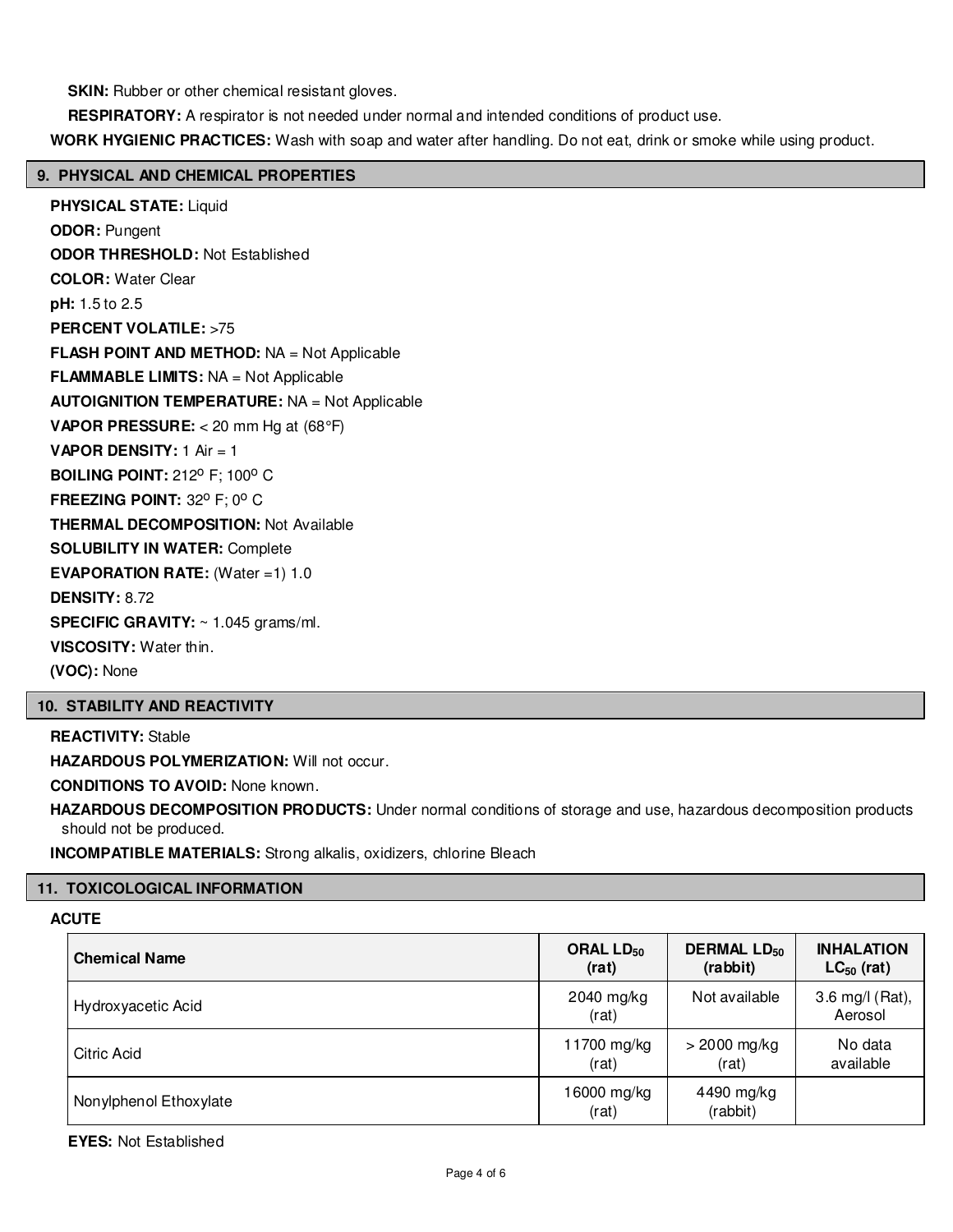**DERMAL LD50:** Not Established **ORAL LD50:** Not Established **INHALATION LC50:** Not Established **EYE EFFECTS:** Corrosive to eyes. Permanent damage may occur. **SKIN EFFECTS: Corrosive to skin. CARCINOGENICITY IARC:** No listed substance **CORROSIVITY:** Corrosive **SENSITIZATION:** Not Established **GENETIC EFFECTS:** No known significant effects or critical hazards. **REPRODUCTIVE EFFECTS:** No known significant effects or critical hazards. **TARGET ORGANS:** No known significant effects or critical hazards. **MUTAGENICITY:** No known significant effects or critical hazards.

## **12. ECOLOGICAL INFORMATION**

**ENVIRONMENTAL DATA:** Not Established **ECOTOXICOLOGICAL INFORMATION:** Not Established **AQUATIC TOXICITY (ACUTE) 96-HOUR LC50:** Not Established **Notes:** Not Established

**CHEMICAL FATE INFORMATION:** Not Established

#### **13. DISPOSAL CONSIDERATIONS**

**DISPOSAL METHOD:** Any method in accordance with local, state and federal laws. Best method is to recycle or reuse for intended purpose. Small amounts (less than 1 gallon) may be diluted with copious amounts of water and disposed of into sanitary sewer.

**FOR LARGE SPILLS:** Consult with local and state authorities for large volume disposal.

**PRODUCT DISPOSAL:** Small quantities (less than 1 gallon) of used material may be flushed to sanitary sewer with copious amounts of water. Larger quantities must be disposed of by a licensed disposal company.

**EMPTY CONTAINER:** Rinse container with clear water. Offer container for recycling, or dispose of in trash.

**RCRA/EPA WASTE INFORMATION:** Corrosive

**RCRA HAZARD CLASS:** C

#### **14. TRANSPORT INFORMATION**

#### **DOT (DEPARTMENT OF TRANSPORTATION)**

**PROPER SHIPPING NAME:** Compound, Cleaning Liquid

**TECHNICAL NAME:** Hydroxyacetic Acid Solution

**PRIMARY HAZARD CLASS/DIVISION:** 8

**UN/NA NUMBER:** 1760

**PACKING GROUP:** III

**OTHER SHIPPING INFORMATION:** Certain shipping modes and packaging sizes may have exceptions from the transport regulations. The classifications/information provided above may not reflect applicable exceptions. Contact the manufacturer for more specific information on the proper shipping of this material.

**SPECIAL SHIPPING NOTES:** Quantities less than or equal to one (1) gallon = Limited Quantity not regulated.

#### **AIR (ICAO/IATA)**

**SHIPPING NAME:** Contact manufacturer for more information.